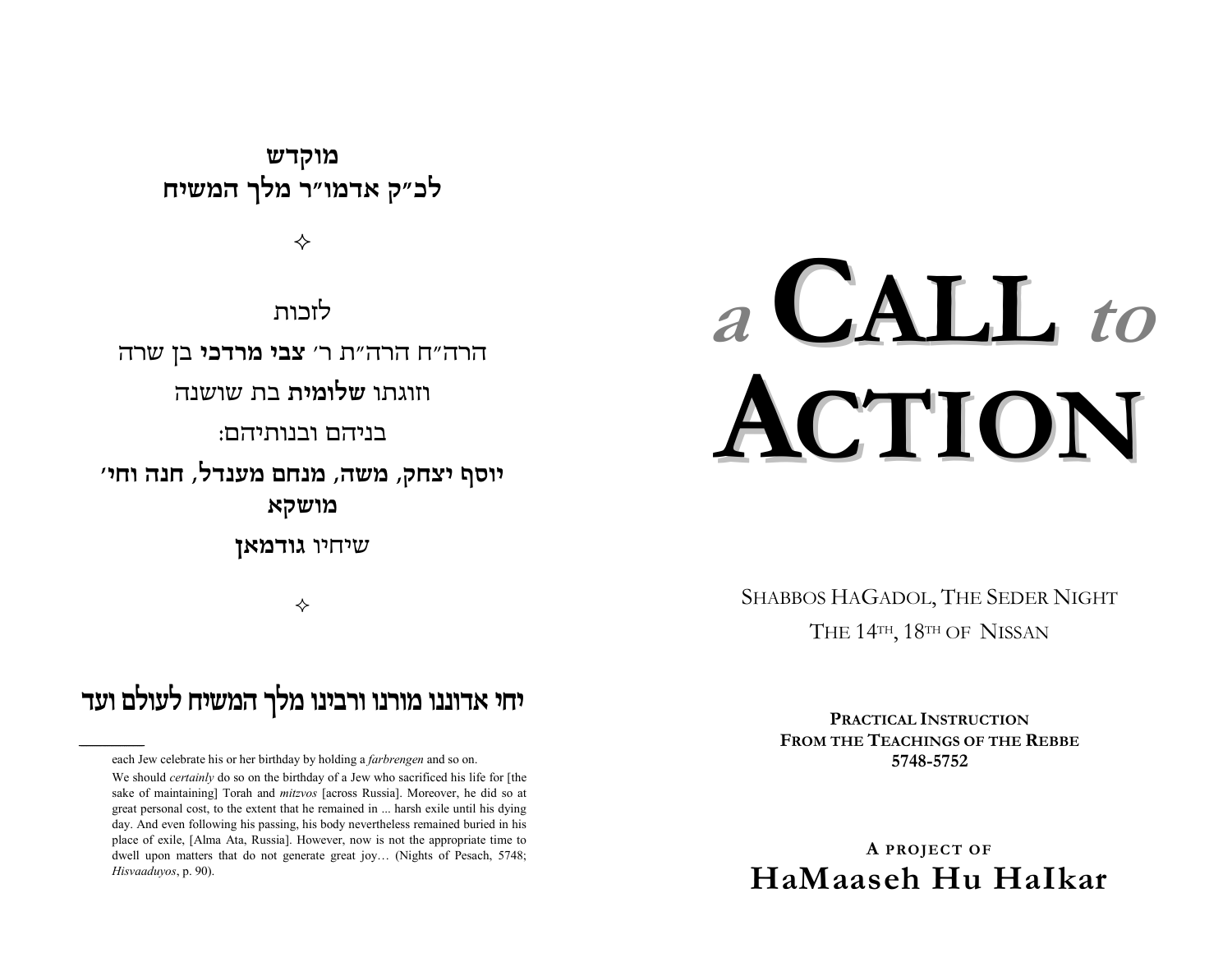**<sup>a</sup> CALL to ACTION** 15

## $\longrightarrow$   $\bullet$   $\longrightarrow$

**<sup>a</sup> CALL to ACTION** *Published and Copyrighted by*  המעשה הוא העיקר  **HaMaaseh Hu HaIkar**  280 Troy Av, Brooklyn, NY 11213 Tel: (718) 363-3448 � Fax: (718) 467-6919 e-mail: info@iChossid.com 5768 � 2008

> **NEW! www.iChossid.com**

# The 18<sup>th</sup> of Nissan

Birthday of Rabbi Levi Yitzchak Schneerson

#### **INTRODUCTION**

The Rebbe's father, Rabbi Levi Yitzchak Schneerson, was born in Homel, Russia, on the  $18<sup>th</sup>$  of Nissan, 5638 (1878). He served as the Rav of Yekatrinislav (today, Dnepropetrovsk) for many years and was widely respected for his great piety, modesty and phenomenal mastery of all areas of Torah, including, and particularly, *Kabbalah*.

His staunch and fearless position to maintain uncompromised Torah observance, despite great opposition from the Communist regime, eventually resulted in harsh imprisonment and bitter exile for him.

On a Pesach-related note, Reb Levi Yitzchak achieved the seemingly impossible goal of persuading the highest echelons of government to forgo their plans of allowing only government-produced *matzos*. Instead, he received permission to secure kosher *matzos* of the maximum standard for the entire Russia, the supervision of which he personally controlled.

#### **JOYFUL FARBRENGEN**

� It is fitting to hold a joyous *farbrengen* on this day, the birthday of the Rebbe's father.<sup>29</sup>

#### 29. **Significance of Chai Nissan**

------------------------------------------------

Of late, we have generated a great commotion (Yiddish: *tumul*) in an effort to have

<sup>...</sup> On the 18<sup>th</sup> of Nissan (*Chai* Nissan), there is an augmentation of spiritual vitality (*chayus*) in all aspects of Nissan, whose central theme is the festival of Pesach.

Further, the  $18<sup>th</sup>$  of Nissan carries an additional factor, of particular significance to myself, [i.e., the Rebbe,] being the firstborn son of my father, master and teacher, of blessed memory, who was born on the  $18<sup>th</sup>$  of Nissan....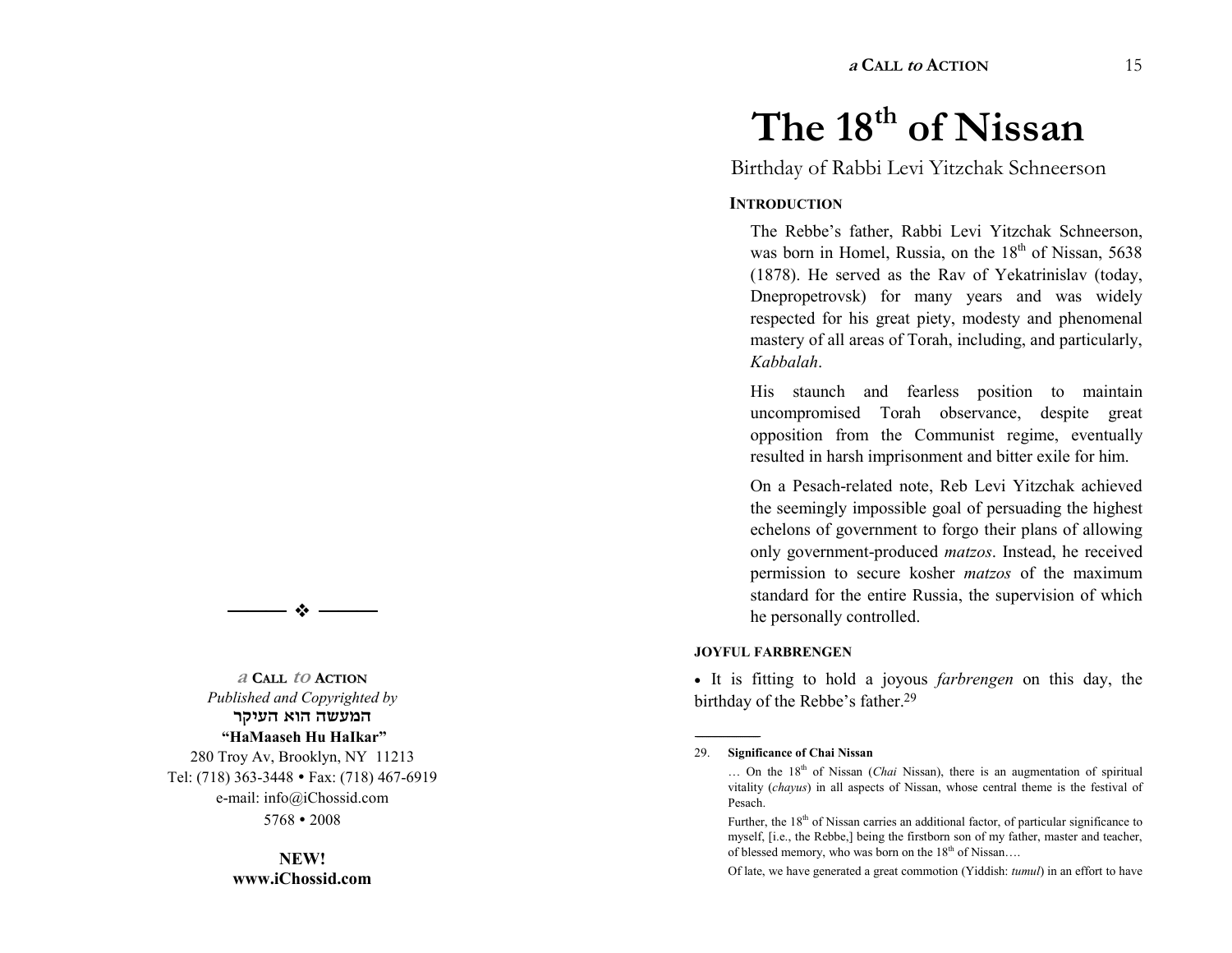#### **NO GEBRACHTS, EVEN FOR CHILDREN**

• For the first seven days of Pesach, we are exceedingly careful to avoid all *gebrachts*: *matzos* that have become wet. We go so far as to: a) cover the *matzos* that are on the table so that no water will fall on them; and at the same time, b) we cover the water so that no crumbs of matzah will fall into it.<sup>27</sup>

• Children should also observe these stringent practices; it is a matter of proper training so that they, too, will be taught to refrain from *gebrachts*. 28

#### **Why do we sing as we pour the wine back into its bottle?**

Regarding pouring the wine from Eliyahu's Cup back into the wine bottle: As explained earlier, it alludes to the elicitation of "The fifth portion which belongs to Pharaoh" and its containment in physical "vessels."

This is accomplished in a manner of song and melody  $-$  amidst joy  $-$  for we are taught that "joy breaks through all restricting boundaries."

#### **Why the melody of Keili Atah?**

Further, the tune sung while the wine is being returned to the bottle is set to the words [from *Tehillim* 118:28], *Keili Atah*, "You are my G-d...." This indicates that *Atah* ("You"); i.e., the Essence of G-d Himself, becomes *Keili* ("*my* G-d"). [In other words, the loftiest levels of G-dliness are now absorbed within the person, to the extent that they become part of himself.]

#### **Why wait until now to return the wine?**

[As the Rebbe explains, we pour the wine back into the bottle at the end of the *Seder*, after reciting "Next year in Jerusalem!" since the concept of bringing this lofty level into the "vessels" of this world is predominantly an accomplishment of the future Redemption] (*ibid.,* p. 13, fn. 126).

- 27. Last Day of Pesach, 5748; *Hisvaaduyos*, p. 171.
- 28. Nights of Pesach, 5748, fn. 258; *Hisvaaduyos*, p. 111.

### **Foreword**

**<sup>a</sup> CALL to ACTION** 3

We are pleased to bring you a newly revised edition of *a* **CALL** *to* **ACTION**. This selection is a preview of a book that we are in the process of bringing to publication. Translated from its Hebrew counterpart, *HaMaaseh Hu HaIkar*, this presentation is a collection of practical instruction pertaining to our bolstered ability and paralleled obligations, surrounding the month of Nissan.

*HaMaaseh Hu HaIkar* is a compilation of *Hora'os* (directives) culled from the Rebbe's talks in the years 5748 to 5752 (1988-1992), from both edited and unedited sources ("*Muga*" and "*Bilti Muga*"). The text was translated into English by **Rabbi Yaakov Paley** and edited by **Rochel Chana Riven**.

At this time, when Moshiach's arrival is imminent, the Rebbe, Melech HaMoshiach, has emphasized the primacy of action. We are now beginning to experience the era when we will fully appreciate "the superiority of deed" above scholarship. May this take place completely and immediately!

Editorial Office of *HaMaaseh Hu HaIkar Nissan, 5768*

<sup>------------------------------------------------</sup>  "vessels" (framework) of the very limitations it defies. [Therefore, we celebrate the unrestrained G-dly revelations of the night of Pesach specifically] through observing the many precise details of the *Leil HaSeder* ["Night of the 'Seder," meaning "order"]: exactly three matzos, four cups of wine, and so on.

This even applies to the fifth cup, Eliyahu's Cup: On the one hand, it represents a [G-dly] level beyond the entire system of restriction presented by all of Creation, [both physical and spiritual] ... which is why we do not drink the wine in this cup but merely gaze at it.... On the other hand, we pour the wine back into the wine bottle at the conclusion of the *Seder* ... which indicates that even this level is being drawn into, [i.e., contained and expressed within the framework, or] "vessels," [of this physical world] (*ibid.,* p. 8).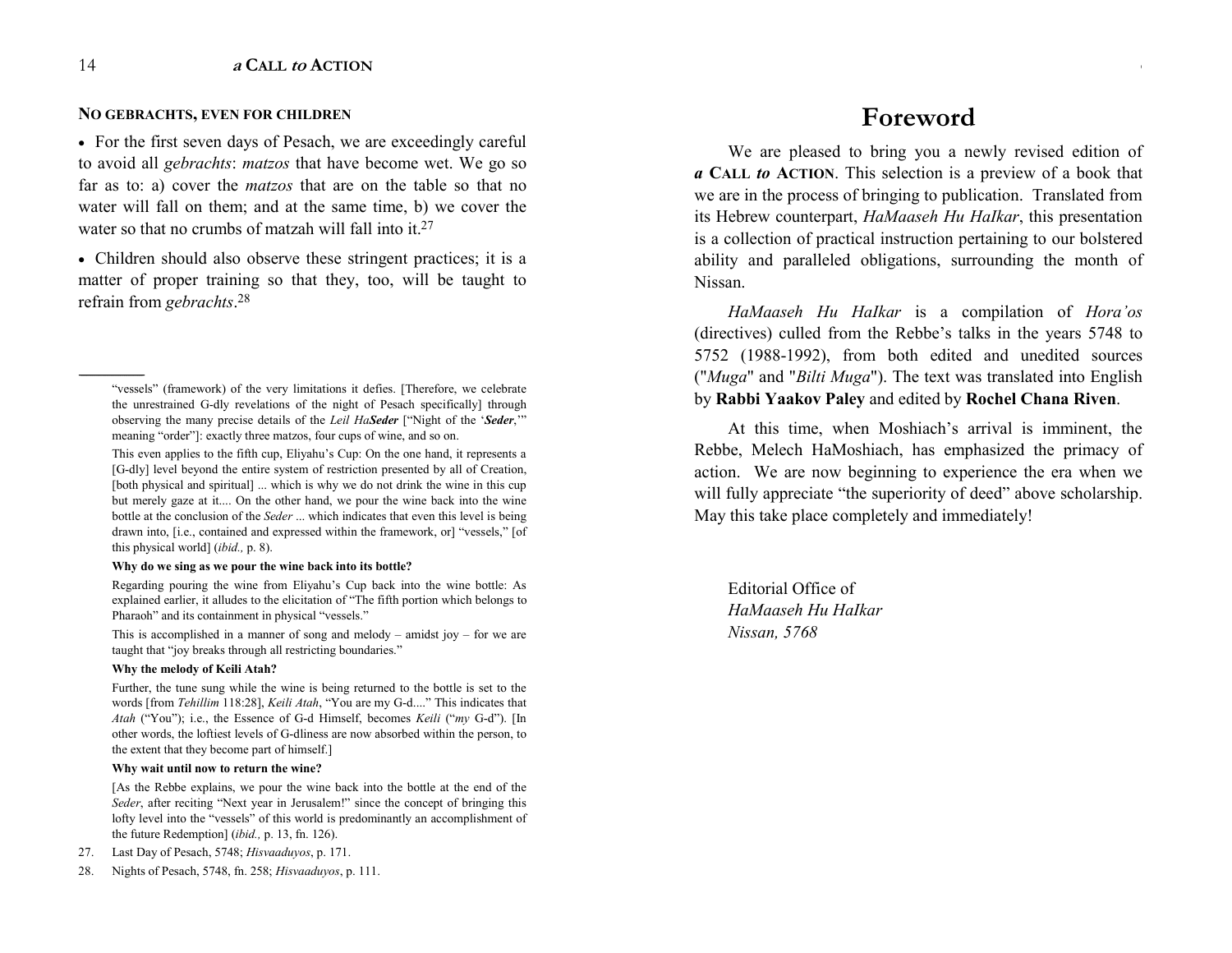## **Table of Contents**

**Shabbos HaGadol ...................................................................... 5**

Introduction / Review the haggadah with children / Increase pesach preparations / Shabbos of great joy

**The 14th of Nissan....................................................................... 8** Brief history / Promote daily study of rambam / Spread judaism everywhere / Large farbrengen close to erev pesach / Introduction / No knowledge needed / Last minute maos chitim

**The Seder Night ....................................................................... 11** Introductory note / Give every child his or her own haggadah / New siddur before yom tov / Public sedarim on both nights / Recite the haggadah joyfully  $\ell$  Pour eliyahu's cup before bentching / Pour it back with song / No gebrachts, even for children

**The 18th of Nissan..................................................................... 15** Introduction / joyful farbrengen

Do you enjoy reading **a CALL to ACTION**? We need you to actualize our goals. To donate online, visit ichossid.com. If you would like to dedicate specific dates on the calendar, a full month of the Rebbe's directives or to participate in book dedications, contact Levi at 347-268-3299. Thank you

before *Birchas HaMazon* only on specific occasions.<sup>23</sup> Lately, however, it has become customary to *always* pour this cup before *Birchas HaMazon*. 24

#### **POUR IT BACK WITH SONG**

------------------------------------------------

• At the conclusion of the *Seder*, after declaring, "LeShanah *HaBaah B'Yerushalayim*" ("Next year in Jerusalem!"), we then return the wine from Eliyahu's Cup back into the wine bottle.<sup>25</sup> While this is being done, all present should sing the Alter Rebbe's melody, *Keili Atah*.<sup>26</sup>

#### **Symbolizing extreme proximity to the Redemption**

[As the Rebbe explains (*ibid.*), the first two cups of the *Seder* represent our redemption from Egypt while the last two cups represent our future Redemption through Moshiach.

Although Eliyahu's Cup represents the future Redemption, when the world will reach a state of perfection, it is nevertheless poured *before* reciting "Pour out Your wrath..." (a declaration which indicates that there is still a need to refine the world). This is done to indicate that even before the culmination of the exile, and while it is still in its final phase, we can nevertheless sample a "taste" of the imminent Redemption.]

#### 25. **Intense G-dliness flows into our world**

The fifth cup, Eliyahu's Cup, represents the supreme spiritual level alluded to in the verse, "The fifth portion [of grain] belongs to Pharaoh" (*Bereishis* 47:24). [To explain: There are five soul levels, the fifth and highest being the *Yechidah*, or essence, of the soul. The four lower levels reflect the four levels of G-dly manifestation, while the fifth, the *Yechidah*, represents G-d's Essence. Evil, too, has five levels, and Pharaoh represents its fifth: the essence of evil. On this night, we pour five cups to symbolize our liberation from the five levels of evil and our "acquisition" of the levels of G-dliness.]

Pouring the wine from the fifth cup into a wine bottle symbolizes that even the most superior G-dly level is elicited and enclothed within the "vessels," [i.e., the parameters of our physical world], represented here by the bottle that contains the wine (*ibid.,* p. 8).

26. *Ibid.,* fn. 79.

#### **Limitless light into finite physicality**

Pesach [literally means and also represents] the theme of "skipping over"; i.e., an exodus from every limit, restriction and boundary, [i.e., *mitzarim*, a word closely related to *Mitzrayim*, "Egypt"].

Nevertheless, this transcendent mode of conduct is specifically revealed within the

<sup>23. [</sup>Unlike the common custom quoted in the Rebbe's *Haggadah*, whereby Eliyahu's Cup is only poured *after Birchas HaMazon*.]

<sup>24.</sup> *Parshas Metzora*, 5749, subnote to fn. 78; *Hisvaaduyos*, p. 8.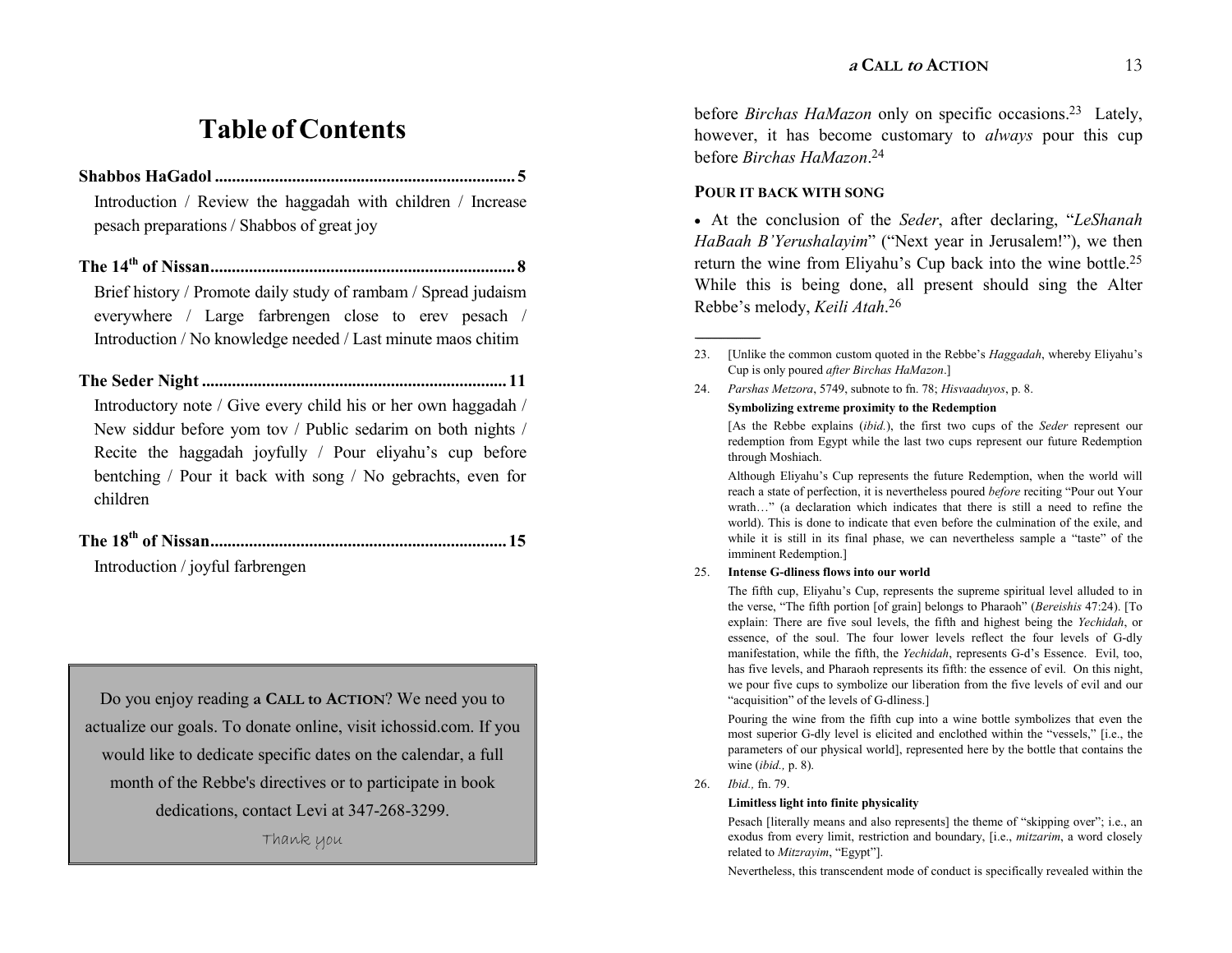them articles of great spiritual value.<sup>18</sup>

#### **PUBLIC SEDARIM ON BOTH NIGHTS**

� In some places where a community *Seder* has been scheduled, the organizers have planned to hold a *Seder* on only one of the first two nights of Pesach due to lack of funds or similar reasons. It is most urgent, and certainly worthwhile, that [they alter their plans, so that] a community *Seder* is held on *both* nights of Pesach, even if it means dividing their [already limited] funds between the two nights.19

#### **RECITE THE HAGGADAH JOYFULLY**

 $\bullet$  It is customary<sup>20</sup> to recite the main body of the *Haggadah* – the section entitled "Maggid," which begins with the Four Questions  $-$  in a happy tune.<sup>21</sup>

#### **POUR ELIYAHU'S CUP BEFORE BENTCHING**

• In the past,<sup>22</sup> "Eliyahu's Cup" (*Kos Shel Eliyahu*) was poured

#### 20. **Do everything joyfully**

------------------------------------------------

On Pesach, all of one's affairs ... are specifically accomplished with joy (19 Nissan, 5749, during an address to children of Tzivos Hashem; *Hisvaaduyos*, pp. 443-444).

#### 21. **Ingredients of intoxicating joy**

... Further, [our Sages state that] "joy comes only with wine," which in this case refers to the joy that comes with drinking the cup of wine used to recite Kiddush [at the beginning of the *Seder*], and then drinking another three cups [throughout the *Seder*].

So in addition to the mandated rejoicing on every festival  $-$  for as the Torah states, they are "festivals for rejoicing" (*moadim lesimcha*) – [we also have the combined effects of the heightened joy of Pesach and the joy of the four cups]. Taken together, these factors create an exceedingly *great* joy (*ibid.*).

22. [In his *Haggadah*, the Rebbe makes reference to the conduct of the Previous Rebbe during the Pesach *Sedarim* of the year 5703 (1943). The Rebbeim of Chabad would personally pour Eliyahu's Cup and later return it to the bottle. Notably, in the year 5703, the Previous Rebbe poured the wine back *before Birchas HaMazon*.]

# **Shabbos HaGadol**

The Shabbos before Pesach

#### **INTRODUCTION**

The Shabbos immediately prior to Pesach is called Shabbos HaGadol ("the Great Shabbos"), to commemorate a great miracle that took place on our behalf:

In anticipation of their Exodus from Egypt, the Jews were commanded to select a lamb for a Pesach sacrifice. They were to bring the animal into their homes on the  $10<sup>th</sup>$  of Nissan in readiness for the final plague – the death of the Egyptians' firstborn sons  $-$  that would occur on the  $15<sup>th</sup>$  and result in their liberation.

Since the Egyptians worshiped sheep, they wanted to know why [all the Jews were busying themselves with the object of the Egyptians' idolatry]. Far from being intimidated, the Jews answered them openly and with great conviction, displaying absolute faith in the upcoming plague and subsequent redemption.

Miraculously, no Jew was harmed for obeying G-d's command. In fact, the firstborn of Egypt were so influenced by this display of conviction that they led a revolt against Pharaoh, fighting to free the Jews and avert the plague. Many Egyptians were killed in the civil war that ensued.

This event is indicated in the verse, "He smote the Egyptians with their [very own] firstborn" (*Tehillim* 136:10).

So even before the actual Exodus took place, and while the Jews were yet enduring the final phase of their exile, the redemption had already begun  $-$  and the very forces of exile (i.e., the firstborn, considered the "strength" of

<sup>18.</sup> *Parshas Vayakhel-Pekudei* 5748; *Hisvaaduyos* p. 480.

<sup>19. ...</sup> But certainly they will not need to resort to this, since G-d will surely bless those organizing the *Seder*, providing them with all that they require, and even more (*Parshas Tzav*, 5751; *Hisvaaduyos*, pp. 443-444).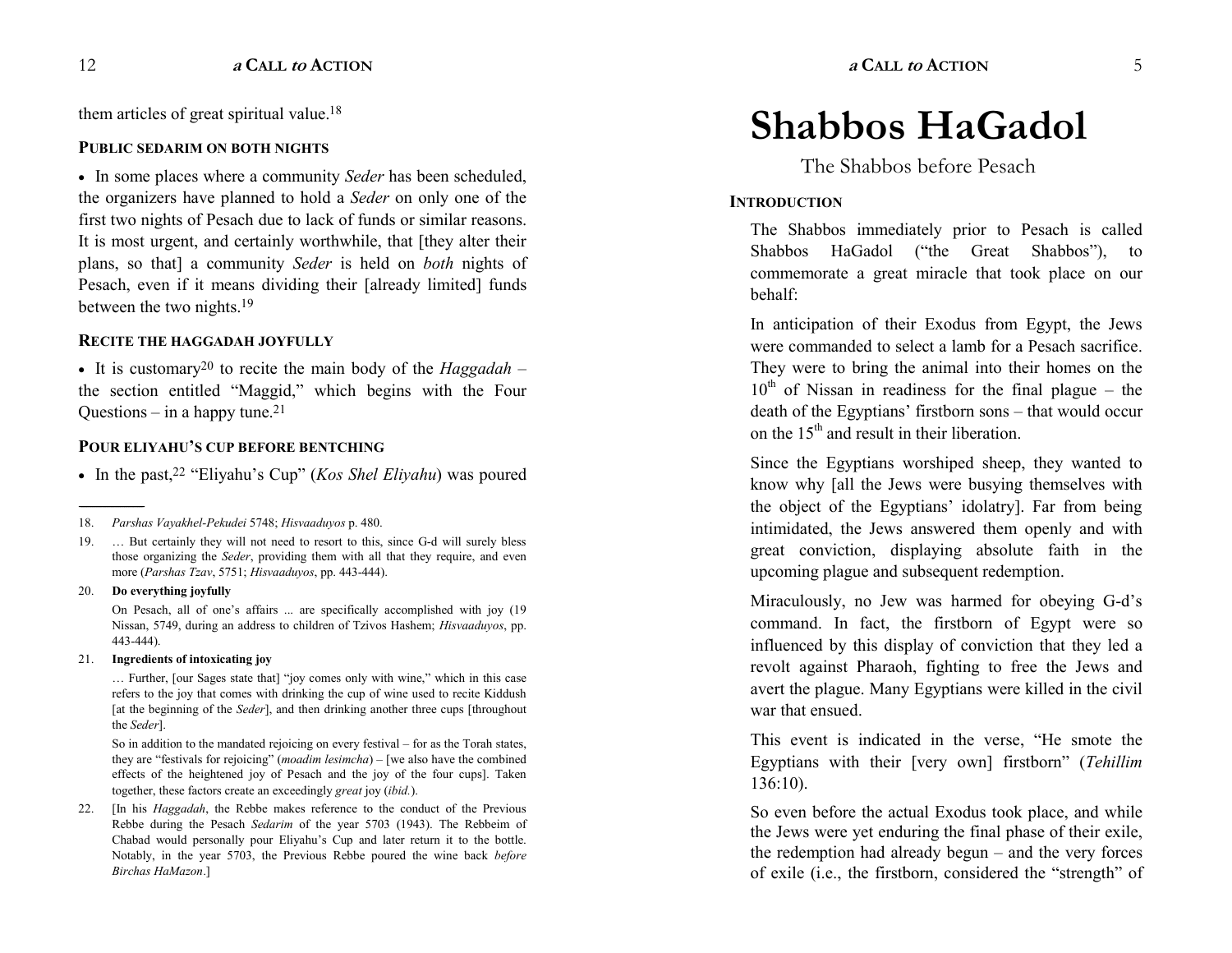Egypt, were passionately fighting for the Jews redemption.<sup>1</sup>

#### **REVIEW THE HAGGADAH WITH CHILDREN**

• The obligations of Pesach place specific focus on children.<sup>2</sup> This also extends to Shabbos HaGadol, the Shabbos before Pesach, as it is written, "It is customary to have the children read through the *Haggadah* on Shabbos HaGadol, in order to familiarize them with the text, thus enabling them, when the time comes, to understand the procedure of the *Seder* night, ask the Four Ouestions, etc."3

I have not actually seen this done [in Chabad]. Nevertheless, such a case could well be included in our Sages' teaching,<sup>4</sup> that "not seeing is not a proof that it did not occur...."<sup>5</sup>

#### **INCREASE PESACH PREPARATIONS**

• On Shabbos HaGadol, the "Great Shabbos," we should increase in all matters pertaining to Pesach  $-$  doing so in a manner of "greatness" (*gadlus*):

#### 2. **Keep the kids up**

------------------------------------------------

It is because of this directive to transmit the story of the Exodus to the children that the Sages instituted a number of measures designed to prevent them from falling asleep at the *Seder* (Shabbos HaGadol, 5748, fn. 67; *Hisvaaduyos*, pp. 515- 516).

#### **Review the Haggadah**

On the days between Shabbos HaGadol and Pesach, we should again increase in, and complete, all that is necessary to prepare ourselves for Pesach.

Even on Shabbos HaGadol, while it is still Shabbos, we should begin with those preparations that are permissible on Shabbos, such as prepping our children for the *Seder* night. We should make sure they know the Four Questions and the rest of the *Seder* procedure, enabling us to fulfill the Torah's command, "You shall tell your child [the story of the Exodus]" on the night of Pesach (*Parshas Metzora*, 5749; *Hisvaaduyos*, p. 15).

- 3. [Sources given in the *sichah (ibid.*) are: גליון מהרי"ל דף י' סע"ב, ראבי"ה סימן תכ"ה.
- 4. *Mishnah Ediyos* 2:2. [When something usually performed out of the public eye is not witnessed, we cannot claim that it did not happen.]
- 5. *Parshas Metzora*, 5749; *Hisvaaduyos*, p. 15.

## **The Seder Night**

#### **INTRODUCTORY NOTE**

The many Chabad customs pertaining to Pesach and the *Seder* nights have been published in detail in the Rebbe's *Haggadah* and numerous subsequent publications.

Below are a few additional instructions that the Rebbe introduced or emphasized in the years 5748-5751 (1988- 1991).

#### **GIVE EVERY CHILD HIS OR HER OWN HAGGADAH**

• Every child (and indeed, every adult as well) should have his or her own *tzedakah* box, *Siddur*, *Chumash* and similar holy books, *including a Pesach Haggadah.*15 This will generate greater excitement and enthusiasm to actually put these articles to use. $16$ 

#### **NEW SIDDUR BEFORE YOM TOV**

� Ideally, children should receive a brand new *Siddur* and the like before the festival. If, [for the sake of increasing their *yom tov* joy,] we are instructed<sup>17</sup> to buy them nosh and the like  $$ items containing no essential holiness – we should certainly buy

------------------------------------------------

May it be G-d's will that even before the time comes for them to ask and answer these questions on Pesach, that our biggest question will be answered  $-$  the inexplicable continuation of the exile  $-$  with the arrival of Moshiach and the complete Redemption (Purim, 5747; *Sichos In English*, vol. 35).

- 16. *Parshas Vayakhel-Pekudei*, 5748; *Hisvaaduyos*, p. 480.
- 17. [See the Alter Rebbe's *Shulchan Aruch* 529:7.]

<sup>1.</sup> See the Alter Rebbe's *Shulchan Aruch*, *Orach Chayim* 430:1. See also below, fn. 6.

<sup>15.</sup> **With pictures**

<sup>...</sup> To end [this *farbrengen*] with a new "decree": In the past, we have discussed the necessity of every child owning a personal *Siddur*, *Chumash*, and *tzedakah* box. Since it is now thirty days before Pesach, it would be very desirable to prepare *Haggados* for each child. Obviously, they should be attractively made, with pictures, etc., in order to attract the children. In this way, they will not only know the Four Questions, but will be able to answer them....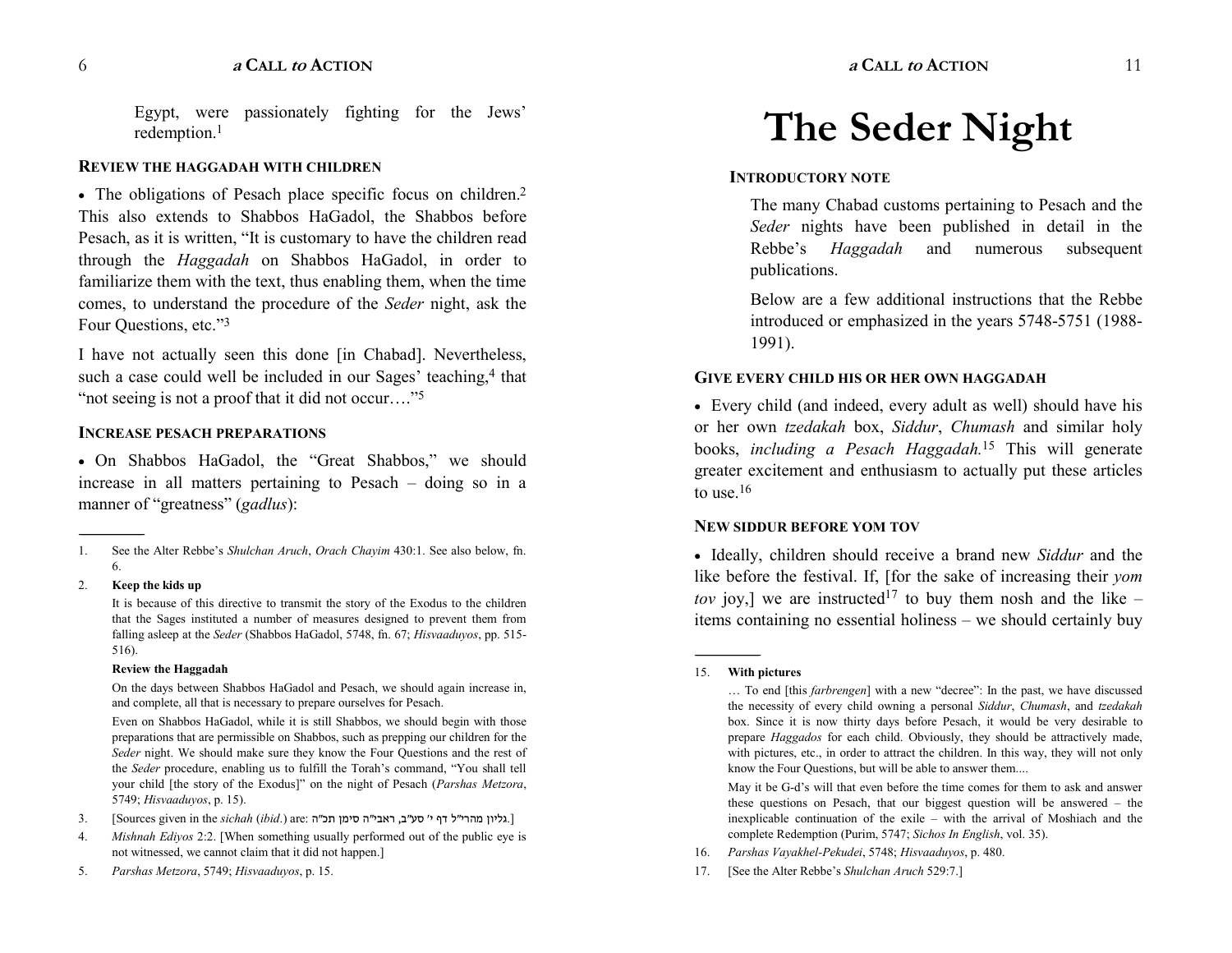#### **INTRODUCTION**

In commemoration of the fact that G-d spared the Jewish firstborn when he smote the firstborn of the Egyptians, all firstborn Jewish men and boys fast on *erev* Pesach.

It is customary to arrange a *Siyum*, a ceremony where a tractate of *Talmud* is publicly completed, attended by firstborn men and boys. The ceremony is considered a *seudas mitzvah*, at which one should eat, and they are then exempt from fasting the rest of the day.

#### **NO KNOWLEDGE NEEDED**

� Young children (either biologically young or those who are "young" in their Torah knowledge) should also participate in the *Siyum*, despite their inability to comprehend the material.<sup>13</sup>

#### **LAST MINUTE MAOS CHITIM**

� Just before Pesach, we should again increase and complete our efforts at providing the needy with all that they require, and doing so with alacrity. $14$ 

------------------------------------------------

We should add – expending far greater energy than we have until  $now - in our Pesach preparations, our study of the Pesach laws,$ and our donations to *Maos Chitim* (supplying Pesach requirements to the needy).6

#### **SHABBOS OF GREAT JOY**

• On Shabbos HaGadol, we should experience *great* joy – as was clearly the case during the original Shabbos HaGadol; i.e., in Egypt, when the "great miracle" that was the "start of the redemption and its many miracles," transpired.

[We should emulate] the Jews of that time [who] were in a state of *great* joy.7

#### 6. **The Shabbos that enables Pesach**

In other words: In addition to our having been preoccupied with Pesach preparations thirty days in advance, and having steadily increased these activities from Rosh Chodesh Nissan onward ... still, when Shabbos HaGadol arrives, we should again increase  $-$  and do so in a manner of "greatness," [i.e., magnitude].

... This way, we will cause a "great miracle" to occur for us as well, in the spirit of the verse, "He smote Egypt with their firstborn." That is to say, G-d will cause the contemporary "Egyptian firstborn"; i.e., the evil forces' bastion of might, to itself demand and wage battle in order to secure the Redemption of the Jewish people from this final exile (Shabbos HaGadol, 5748; *Hisvaaduyos*, pp. 515-516).

#### 7. **Day of great joy**

------------------------------------------------

One of the fundamental aspects of Shabbos observance is experiencing joy, as our Sages state: "The verse 'And in the days of your rejoicing...' refers to the day of Shabbos."

How much more so on Shabbos HaGadol, the *Great* Shabbos! We should certainly experience great joy (*Parshas Metzora*, 5749; *Hisvaaduyos*, p. 15).

<sup>13.</sup> *Parshas Matos-Masei*, 5751; *Hisvaaduyos*, p. 80.

<sup>14. 11</sup> Nissan, 5748; *Hisvaaduyos*, p. 50.

It is now the last Shabbos before Pesach, known as "Shabbos HaGadol." We should therefore infuse a measure of "greatness" into all aspects of Pesach, for, [since the blessings for each week are elicited on the preceding Shabbos,] it is on this Shabbos that all aspects of Pesach are blessed.